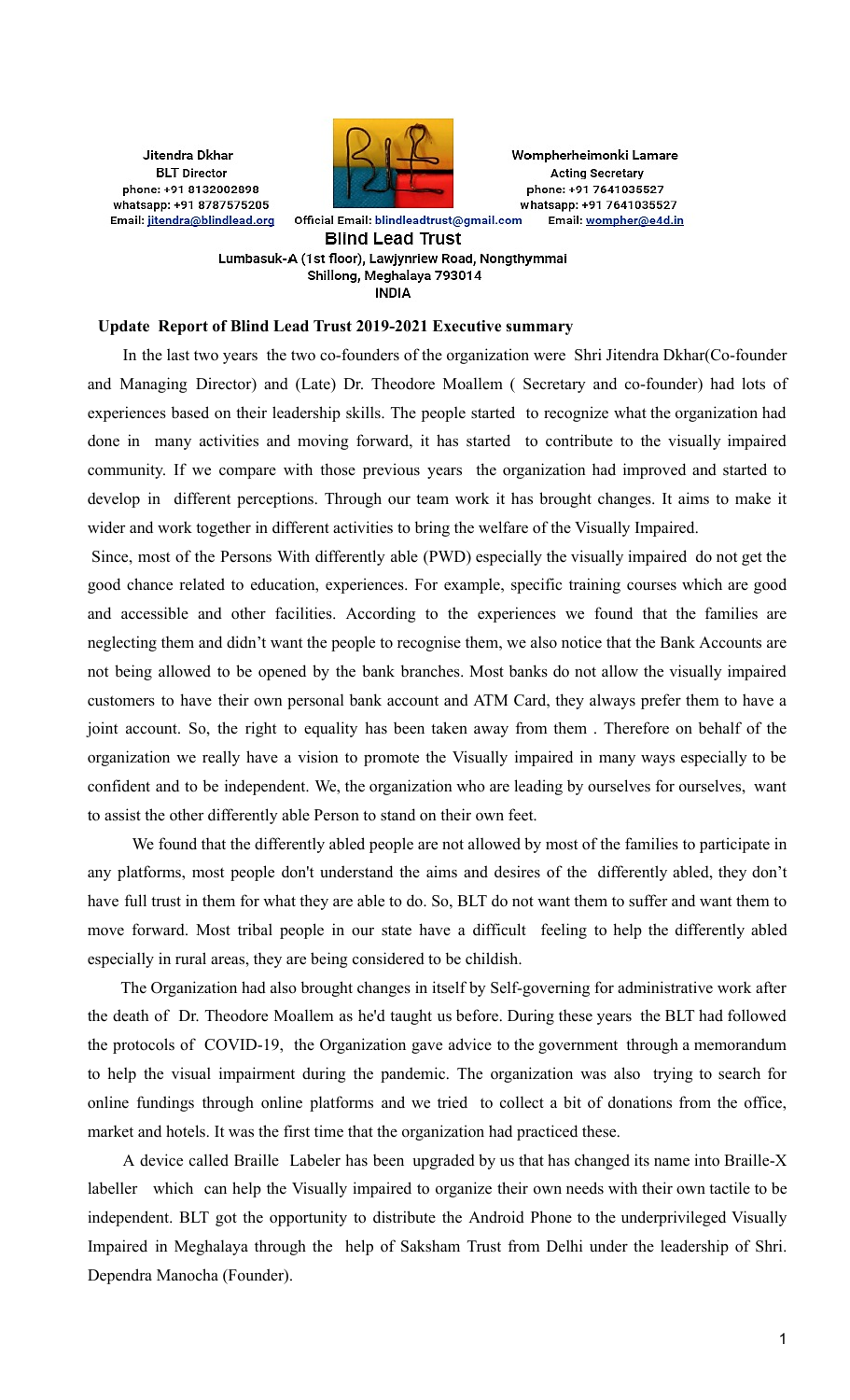The BLT made a decision to meet the DC of Ri Bhoi District Smti. R.M.Kurbah inorder to protect the right of the Differently abled.

BLT introduced the trustees and fellows of the organization on how the 3D printer works.

Before there were only 3 Staffs in our organization, 1 was visually Impaired and the others were sighted. After a year we upgraded two more staff that are Assistant membership who is visually Impaired and Office Assistant who is a sighted person. The organization aims to provide job opportunities for the visual impairment but due to lack of financial support we could not do anything.

In these years our organization received a donation from Rev. P.Dkhar, King Furniture Shop, Shopkeeper from Iewduh and the list of donors from campaigns on impact Guru crowdfunding. These years we were trying to find different ideas in order to support the income of the organization by starting the Broom Project and also to encourage the trustees and fellows to start their own business without depending on others. This Project was supported by Andrew Moallem and Sarina Moallem Robertson.

Blind Lead Trust Organization took a first step to celebrate the World White Cane Safety Day that is on 15th October 2021 to raise an awareness to other people to understand about the importance of the white Cane for the Visually Impaired and also to Respect the White Cane. Last year the Commissioner Of Commissioner Person With Disability invited the BLT to participate on the International Day for Person With Disability Day on 3rd December. The BLT got the opportunity to participate in the pre-Christmas celebration at Martin Luther Christian University Shillong.

I give thanks to you all the staff of the organization by working together with you all to make our work successful and especially to the generosity donors and sponsorship extremely giving thanks to them through their sponsorship we are able to run our project and look for the welfare of the visually impaired in Meghalaya across the country in general through their valuable sponsorship to our organization it make us to be able to continue our work. So I look forward to the donors and sponsorship to continue joining hands with us for bringing better living for the visually impaired.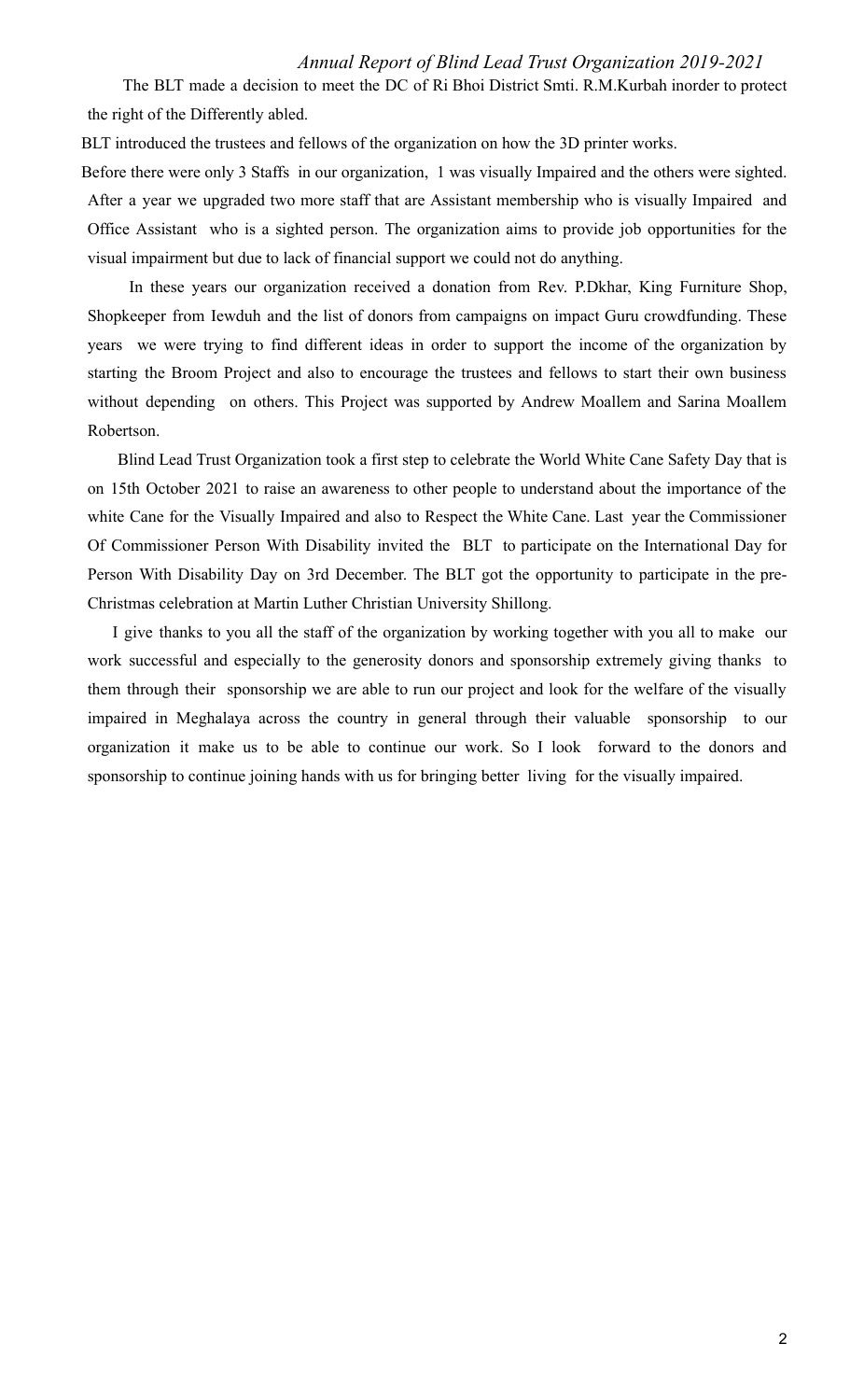### **Introduction**

### **Name of the Organization**:

Blind Lead Trust.

### **Background of the organization** :

Blind Lead Trust is an organization that has been registered on 26 June 2018 as a Public Trust, Its aim is to bring up equal opportunities in education and learning for the visually impaired by providing them free training course, free hostel and to bring up the welfare of the society of blind community by planning the project which is required for the blind people in order to get them a job, to proceed and to bring a free training courses in an accessible way to the citizens of Visually Impaired in the state of Meghalaya and across the country. In the state of Meghalaya there are no institutions or organizations which provide free educational training courses for blind people, it is only the Blind Lead Trust who aims to be the first to do that. Blind lead trust has trustees,staff and fellowships who are being trained, learn, and support each other. At present The organization has an office address in Nongthymmai Lawjynriew, website,facebook page in the name of Blind lead trust as well as trust deed**.** BLT, India is a non-profit organization, based in Shillong, Meghalaya with the mission to protect the rights of the blind and visually-impaired and to also make improvements for the future of the young blind people, to help them to fill their dreams, to participate in society and be more independent and self-sufficient.

### **Aims and Objectives of the Organization**

- 1. To undertake programmes/projects for the personal development and for the benefit of blind and low-vision, including education, awareness,independence and productivity.
- 2. To undertake programmes/projects for the socioeconomic development and social integration among blind and low-vision people.
- 3. To promote and propagate awareness of blind persons rights and abilities among young blind people themselves and all the members of their communities.
- 4. To undertake any other objects of public utility.

#### **Methodology**:

1. Area of implementation: State of Meghalaya in particular and across the country in general.

- 2. Sampling plan: Simple random sampling as every visually impaired has the right to learn, practice and study.
- 3. Target group: Underprivileged visually impaired (Adult and other blind people)
- 4. Proposed plan : Group discussion, training and support.

#### **Objective Plan**

1. To Arrange and organize the self learning of basic Android and computer.

- 2. To Examine the process of 3D printers.
- 3. To practice the design of a smart cane.
- 4. To acquire training on how to make the broom.
- 5. To train the Underprivileged Visually Impaired in their own special way for writing and calculating.
- 6. To Conduct a research on the challenges that the Person With Disability face during pandemic crisis.
- 7. To begin to practice to find out on accessibility transportation for Visually Impaired.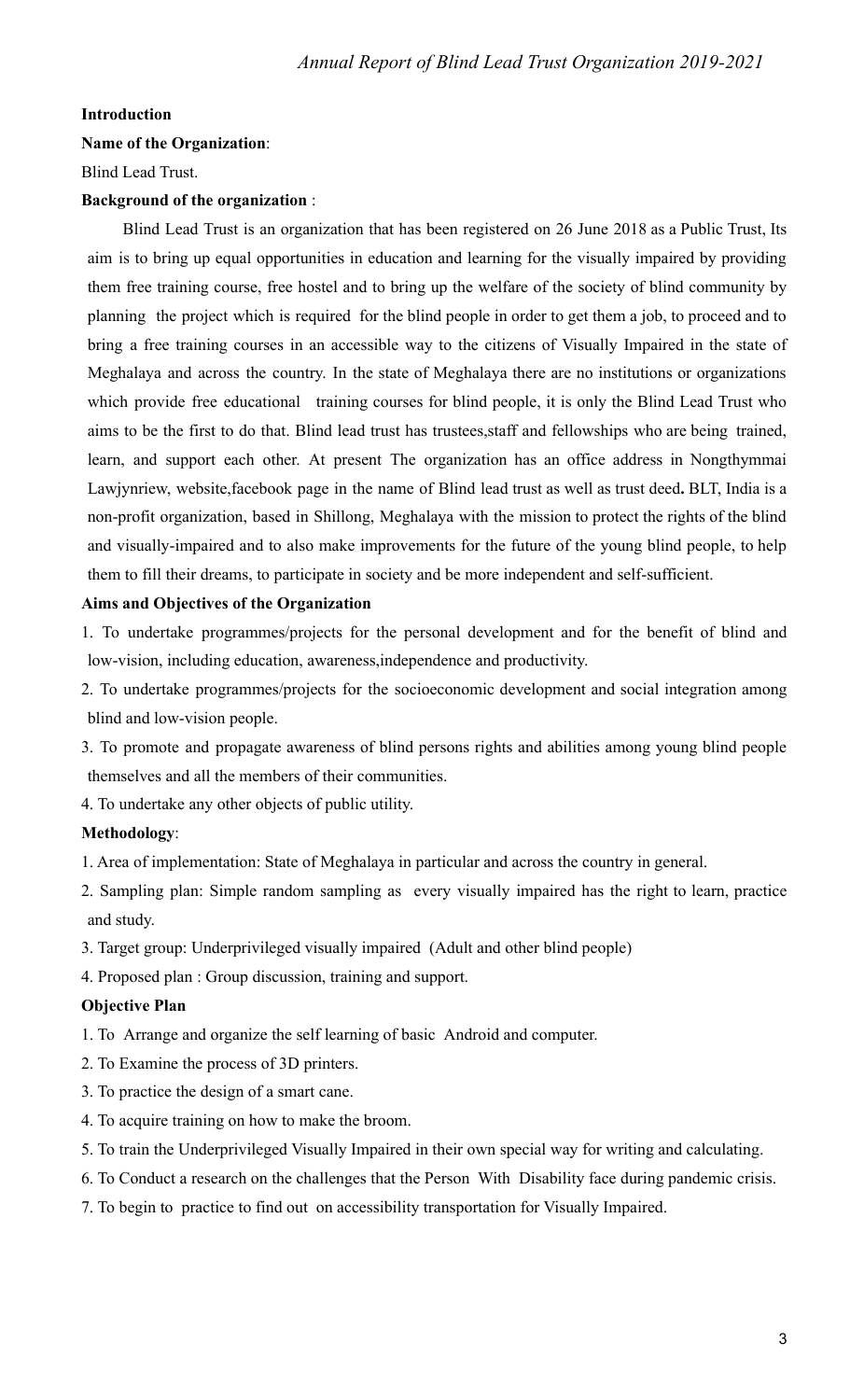#### **Activities**

Blind Lead Trust organization in the year 2019-2021, as we all know that at the beginning of the year 2020 the other countries were suffering from covid-19 that affects the whole world except the state of Meghalaya has not yet been affected at those period but in our organization we already knew beforehand on how to prevent from the Virus since our joint secretary (Late) Theodore Moallem, had taught us on how to maintain social distancing , wearing masks, using regular hand sanitizer, avoid touching eyes, nose, mouth and especially while we are going outside the campus. In our organization we are not only practicing protocols but we also know how to prepare the food staff even during lockdown we do not need to go outside. During the lockdown BLT has not wasted their time but it continued the various activities like searching the online funding and also tries to advised the government by writing a letter and submit through Shri.Kyrmen Shylla (Minister of Social Welfare), CPWD(Commissioner of Person With Disability), SRC(State Resource Center) in civil hospital Shillong, to help the visually impaired during the pandemic cause most of the time the government looks only after the welfare of the poor family and the other things which are needed but they pretend to neglect the Differently abled. The organization had also conducted a research on the Challenges faced by the Person With Disability during Covid-19 ,through this research we found that most PWD had faced the issues, there are some PWD who didn't have enough food during the pandemic, they have not receive any help due to the irresponsible of the government for persons with disability. For Example, During the Covid-19 the government provided a scheme for the daily labor but they did not border for persons With Disability. BLT has conducted one online campaign, this campaign is to seek help related to Covid-19 through this Campaign it helps the organization to buy food, staff and other needs. This Campaign was collaborated with Impact Guru, but through this Campaign the amount of donation was very less, either the collection from the Market is better.The BLT had plans to establish the Training course for the visually impaired through the guidance of (Late) Dr. Theodore Moallem, but self confident training needs to be done in order to be professional before we train others. Hence this plan is not being able to move forward by us due to the death of DR. Theodore Moallem.

This years the BLT had trained 5 fellows including Trustees based on how to communicate, use and operate to get a basic knowledge of all these tasks like English, Braille Alphabet, mobility, Skill development and technology related to android phones and computers, through this training the fellows got to improve themselves more than before.

To give an opportunity to the visually impaired in order to get knowledge and to be independent, the BLT has not only given training to the fellows but also has compassion to one of the students named Gloria Lyngdoh who studied in St. Edmund College by giving her a place to stay without any payment and even for the food in order to complete her studies, because her family could not make an effort for her studies and the health condition too is not good. Gloria Lyngdoh depends on her own scholarship for paying the college fees, so the BLT didn't want her to lose her aim. This student who stays along with the BLT is known as a Border.

The Organization had seen from the press media that one of the enrollment centers which belongs to the village of Tyrso pdeng Ri Bhoi District that they had been blamed for they'd charged the differently abled people during the enrollment of the Aadhar Card. In order to protect the right of the differently abled the organization made a decision to meet the deputy commissioner of Ri Bhoi district Mrs. Rositamary Kurbah, during their meeting even the BDO of Umling Block was also present. The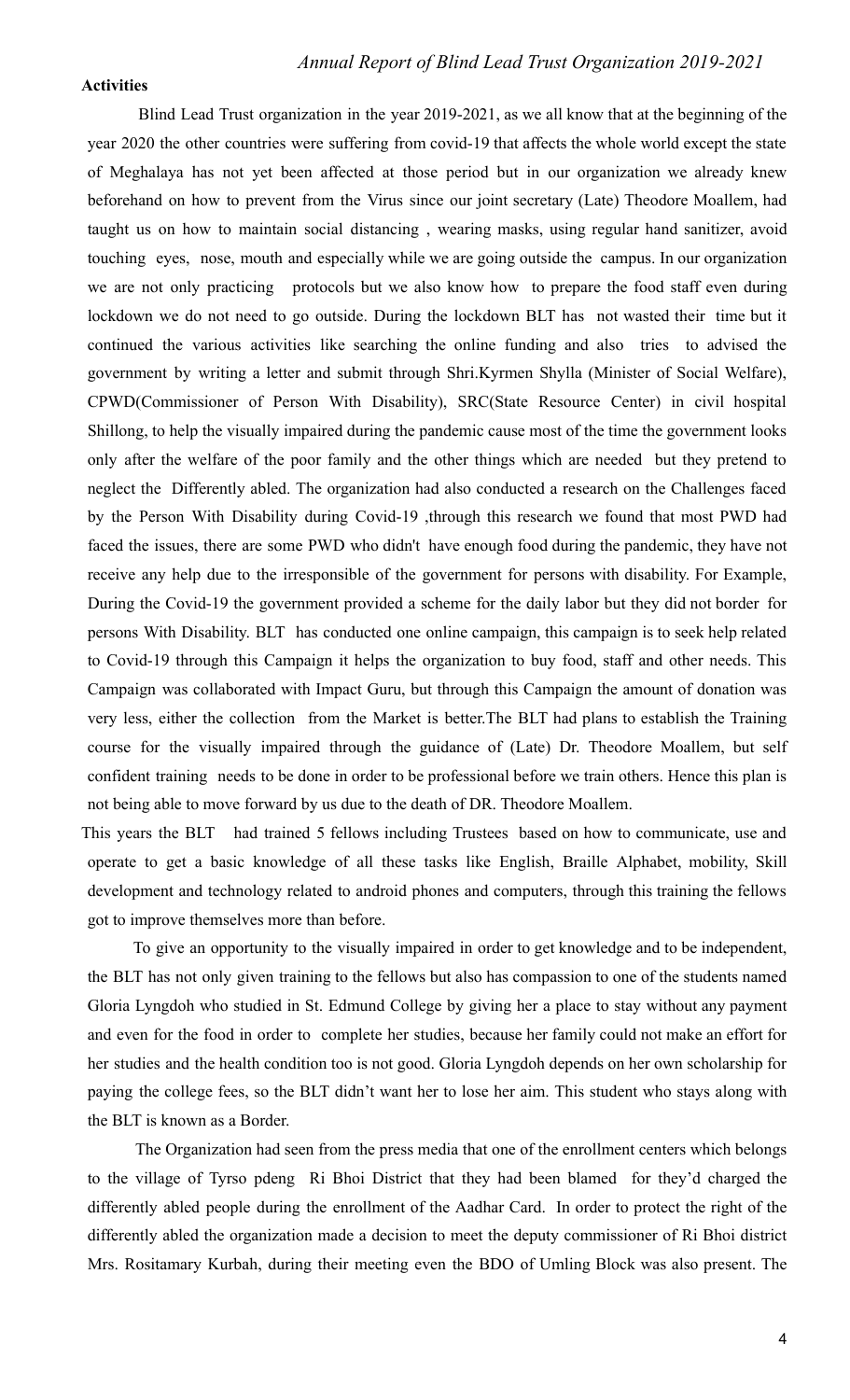authority of the organization handed over the letter to the DC to clarify based on this issue but on their side they ensured that nothing happened related to this. The BLT has not only clarified the issues but also given an assurance to the DC and BDO to make sure that this issue shall not happen and they should be careful in looking after the Differently abled.

The BLT knew a bit about the Raspberry Pi (a pocket computer), on how it functions with the help of Micro SD card we also knew that the Raspberry Pi can be able to connect through a mouse, keyboard, speaker and Monitor etc we can also install the Screen Reader Softwares like Non Visual Desktop access (NVDA) and others. This Raspberry Pi makes it easier to carry wherever we go.

The Organization had introduced the 3D printer to all the trustees and fellows by organizing different meetings and having demonstrations about the 3D printer, this teaching was led by (Late) Dr. Theodore Moallem. At this moment he taught us how the 3D printer functions, through this we can understand that the 3D printer is able to draw and melt the plastic and from that plastic it can turn into a different shape whatever we draw with the control of the computer. After drawing a different shape it can make it dry and print it one layer into another layer. Through this we get to know about the materials that can be used for the 3D printer like spa, plastic filaments, stepper motor driver, buffer controller, print table bed. This 3D printer is to help the trustees and fellows to get benefit from it . We learn that we should not touch it during the processing of the 3D printer. (Late) Dr.Theodore Moallem has shown the material which had been made from the 3D printer. After (Late) Dr. Theodore Moallem had shown and taught us about the 3D printer but this electronic device is not accessible for the Visually impaired so we cannot move forward with our work and needed to plan another way to explore the accessibility of the blind. These years have been a success.We are able to introduce the society by performing the various programmes and also we get to collaborate with the other organizations who look after the Visually Impaired by encouraging us to be confident, to participate in the various platforms. The BLT even though had succeed in some projects but there are three projects that the organization had failed the training course that is the Online computer course, the duration has to be 4 months in which the Chakshumathi from Kerala wants to plan to give this computer' training courses but this plan was not success because the organization from Chakshumathi had dropout by themselves without giving any information to us, they broke the agreement.

The BLT had a goal to promote the project of the Waxpen but this project was not successful, at the same time we had to focus on the other projects and the joint secretary too had passed away. In the year 2020 we got to learn about the Smart Cane under the teaching of (Late) Dr. Theodore Moallem, he had explained to us in which way to design the Smart Cane, the materials that we can design under the Smart Cane are, for example, Arduino sensor, wire pin etc. He also showed us how these materials are working under the Smart Cane. Through this we can understand a little bit how the smart cane helps the Visually impaired. The reason that (Late) Dr. Theodore Moallem had explained this is due to the trustees and fellows of the BLT that they had shared the Ideas on how to produce the smart cane -in another way since there are many companies that produce these devices cannot produce the smart Cane which is accessible for the visually impaired.It wants to produce the smart cane which can make a different sounds that are able to help us while walking on the footpath, staircase and to understand where is a drainage, so that they will know while going in wrong way. But the BLT did not succeed with this plan due to financial problems, lack of support.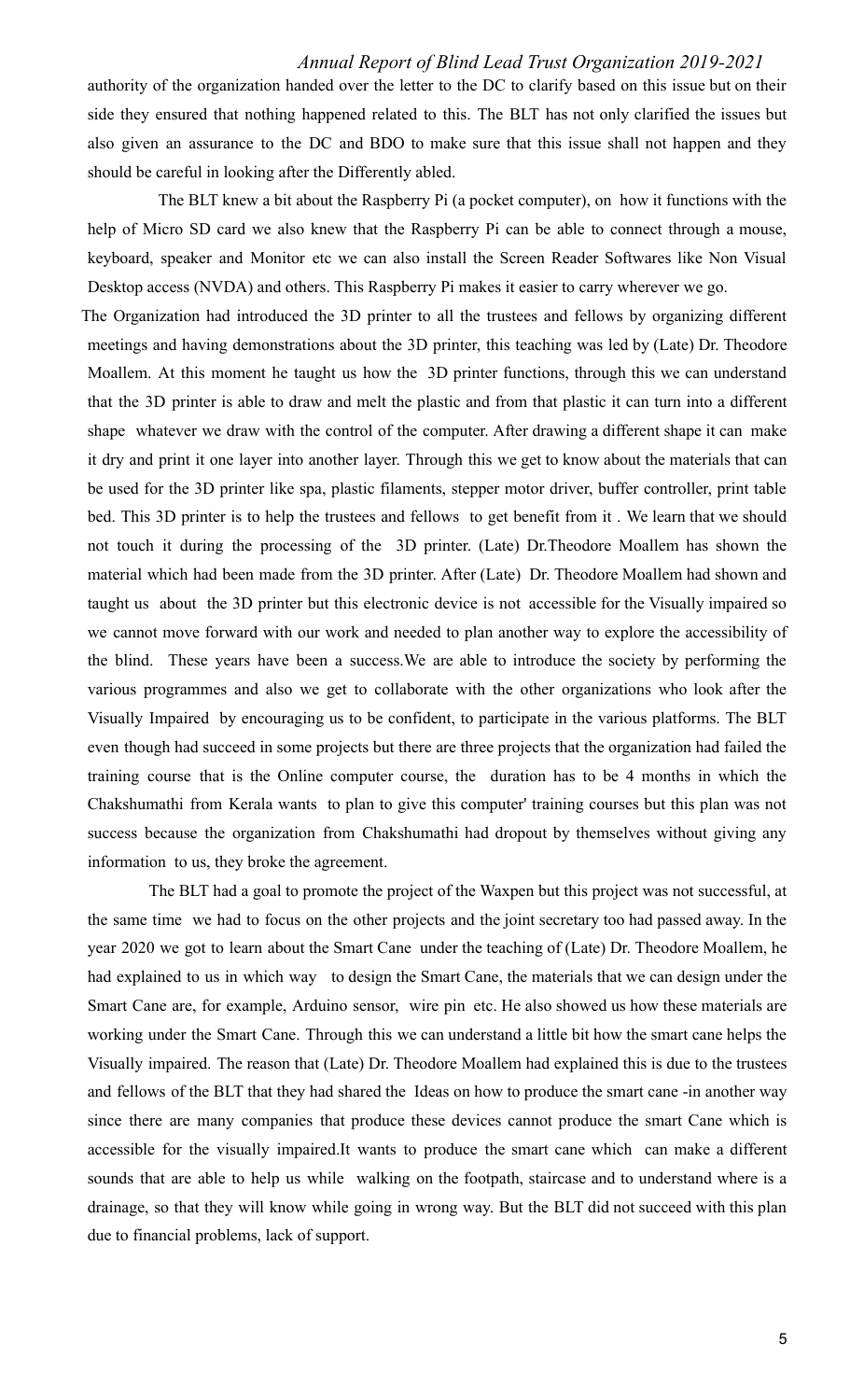BLT last year had provide a one week android phone training to one of the visually impaired lady name Balarihun Diengdoh from Nongpoh Ri Bhoi District, this training was held at Umsning Patarim Ri Bhoi District based on how to operate the android phone and make valuable for using. The BLT in collaboration with Saksham Trust from Delhi had got the opportunity to distribute 12 Android Phones to the students of the Underprivileged Visually impaired and along with the Guidelines to the family members of the visually impaired, where no granted should be taken in using the android phone.

To improve the easy method of writing for the visually impaired with their own tactile in an accessible way to use and carry, The organization had upgraded one device called Braille Labeller where all the trustees, Staffs and fellows had reviewed the dots on how to make the Visually Impaired easier to identify. Before this device was made of aluminum, after upgrading the device which had been made of plastics, we had conducted a test to the trustees, staff and fellows who can identify the Braille dots. It is better compared to before. The main focus is on two people who are visually impaired one is Captain of fellows ( Bandwina Khymdeit) and the other is Border ( Gloria Lyngdoh) , who are an expert at identifying the dots. After the test and feedback had been done from the organization (Late) Dr. Theodore Moallem had shared all these to the Director in order to get clues and move forward to implement the product. All the ideas of the Braille Labeller were given by the two co-founders, trustees and fellows of BLT on how to shape the device under the leadership of (Late) Dr.Theodore Moallem.

After the joint Secretary (Late) Theodore Moallem had died on 7th April 2021 The organization had elected the Acting Secretary namely Wompherheimonki Lamare his role was to maintain a record for the expenses and documents of the organization and also to perform the other duties which had been appointed by the Director.

To make the organization broad and to get new employees to take the responsibility for the work of the organization in order to move forward, it has upgraded 2 more staff, that is office Assistant and assistant membership, the staff had to participate in the administrative work in the office and also perform the duties related to the responsibility of the office work. The assistant membership that was upgraded,she is Visually Impaired, Before she was only a fellow she performed different activities that had been kept by the organization, after a few months the administrative of the organization had upgraded her to the captain of fellows and after the organization had reviewed again the performance we upgraded her to the assistant membership position, at that time we elected the office assistant as a sighted person who had qualified according to the position. The BLT had included for the trustees in the administrative work that is the trustees have the power to bring a betterment of the organization . The Bible society had donated to us 12 chairs and 1 box of braille Bibles both khasi and english along with the refreshment which had been contributed by Rev. P.Dkhar (Secretary of the Bible Society of Meghalaya, India). It would help the Visually Impaired to read the bible and to know the word of God as others knew. Another donation was also received by us, that is the Computer Table from the King Furniture which is situated in Dhankheti Shillong. This donation really helps the organization to use the equipment for our office purpose.

BLT had tried to approach the different departments, for example the District of Social Welfare Department in order to get funds but we didn't receive the help. The Director had tried to approach different politicians in order to get help for the organization but no support has been given to us by them.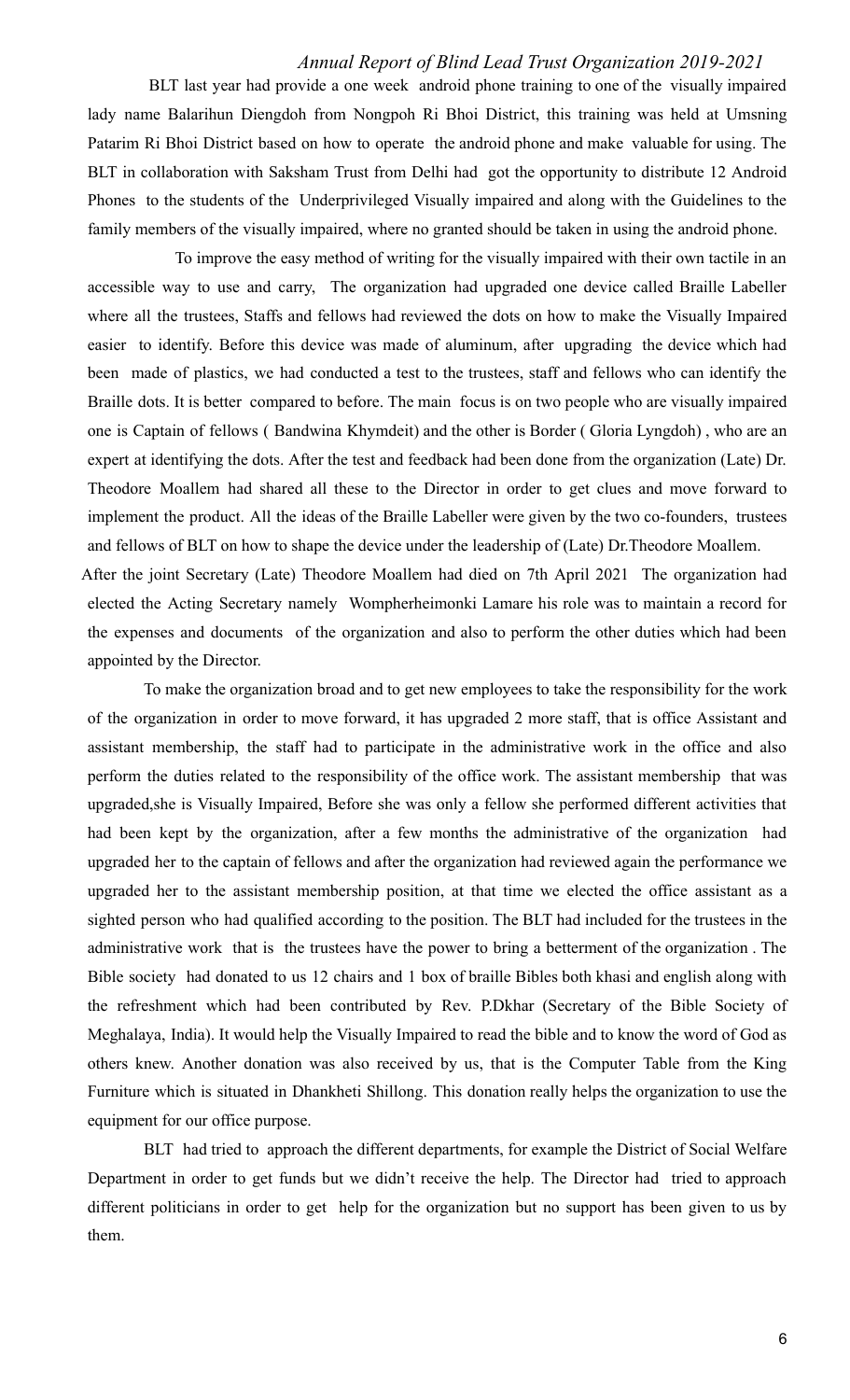The 15th of October is a day where all the visually impaired people over the world celebrate World White Cane day to make the people aware about the White Cane. Therefore, our organization took a step to arrange the programme in Meghalaya too. In order to get a fund before organizing this programme BLT had collected the donation from the market, hotels, Offices etc. while we were collecting the donation we got lots of experiences that Most of the officers and managers of the hotels, Companies reacted like they didn't want to help and donate to our team by giving many excuses like the manager was not there during our visit. Some of them had given a promise to help us but the promise has been broken by them. Through this the team had learned the communication skills with others and helped them for the confidence level .There were some people who made us feel hopeless for what we'd tried. In the market when people saw us with the White Cane, all people without any doubt or delay were ready to help whatever they could . Some people as soon as we explained they understood whatever we needed. The director had worked very hard to write and submit the proposal of the World White Cane Safety Day to the politician but we didn't receive any help or support. The BLT had invited all the press media in Shillong in order to raise awareness about the visually impaired, that any visually impaired walking with a white Cane the society should respect them so that it will bring peace and harmony in the society and their will be no exploitation for the visually impaired through this it can help us to rise up and show the world whom we are.

The BLT had provided the Identity Card to the Trustees, Staffs and Fellows to identify that we are a part of the Organization. Through the ID cards it helps the members to identify them while they are going to different departments or offices. For example the members during collecting donations can identify themselves through this ID card.

The BLT had taken a step to make the people aware about the White Cane for Visually Impaired by celebrating the world White Cane Day on 15th october 2021 at Malki Ground All Saint Hall Shillong in collaboration with Meghalaya Liberation Association of Visually Impaired(M.LAVI). This was the first time that the organization celebrated this special day in order to make the Visually impaired aware of how to use the White Cane and to influence them that the White Cane is the only I for Visually Impaired either in the light or darkness. On this day the chief guest was Rev. Phidolis Dkhar, he was one of the members from Bible Society of India. In this program he donated 40 White Canes to the organization through this the organization can donate to the underprivileged visually impaired who cannot afford to buy the White Cane. On this day there was a rally to raise an awareness that the White Cane is our only innocent friend who never betrays us and to make the people aware that the White Cane is very useful for us. The BLT in terms of making the people clearly understand about the White Cane they appeal to the pupil through the press media platforms.

The BLT had promoted its work through a new project called Broom Project which benefits the organization and its trainees. As we have a vision to look after the welfare of the Visually Impaired we aim to develop our trust but due to the financial issues we have to take the decision with our own idea in order to support the income through our own practice so that we can acquire benefits for the trust. This project was launched on 25th October 2021, on the same day we had also gathered to start working towards this project. In this project the training was provided to all the trainees of BLT at first on how to divide and arrange the brooms according to the size. Mr Kelvin Suting, a visually Impaired person, is a professional trainer on how to make brooms. He is the one who'd provided training to the trainees. This training ended on 1st of November 2021. After this training the trainees had concentrated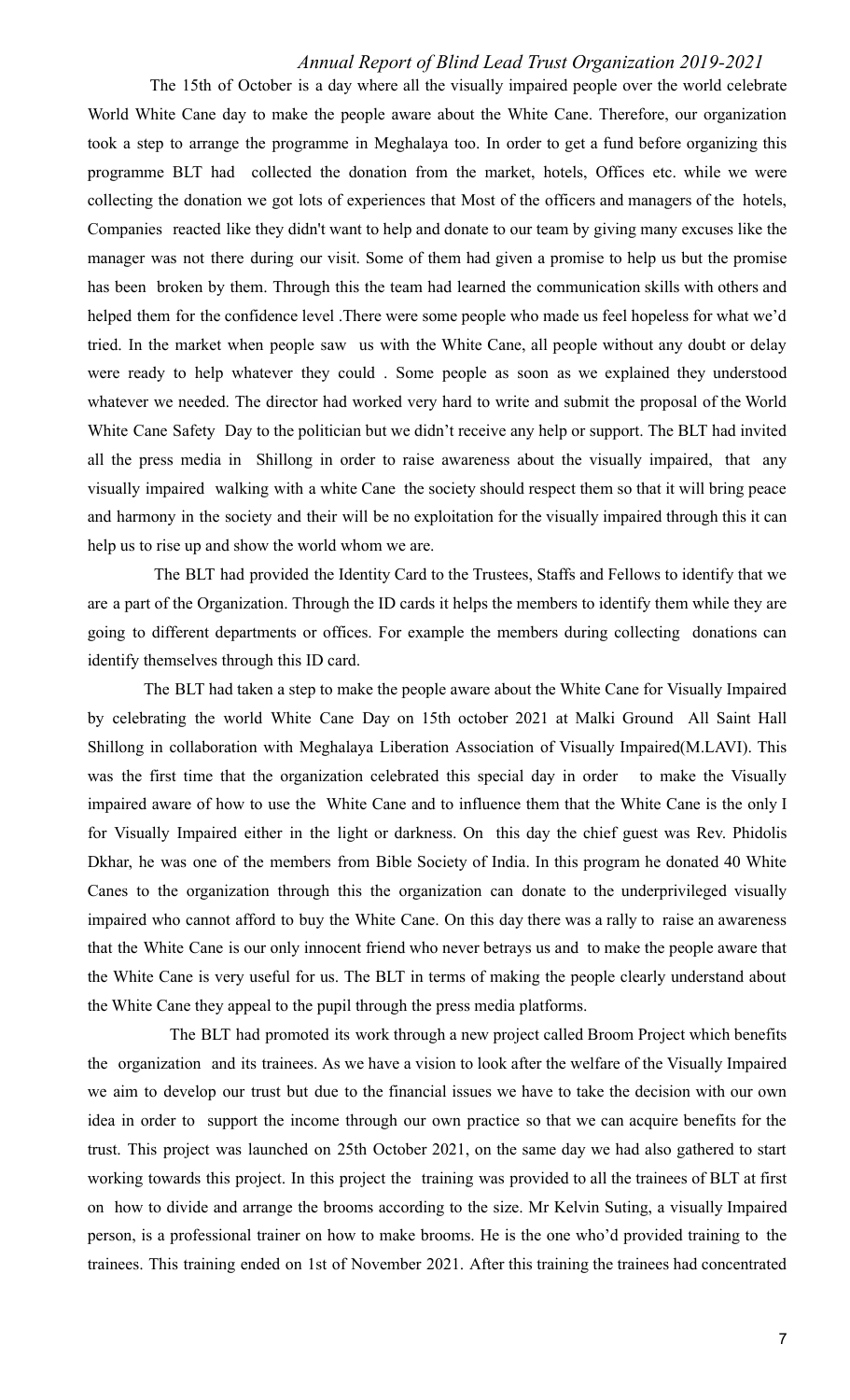on this project, even being able to sell the brooms in the market since this project had just started to begin so the demand was not high from us. This project benefited all the trainees of BLT even if they go back home they can start their own small business.

This year the Commissioner Of Person With Disability(CPWD) had invited the BLT to participate on the International Day of Persons with Disability Day on the 3rd December 2021, the members from our organization too had received the Smart Cane from All India Council for Technical Education(AICTE), Delhi. On 14th December 2021 the Martin Luther Christian University Shillong had celebrated the Pre- Christmas celebration, in that program the Martin Luther Christian University had invited the BLT as a guest of honor Shri. Jitendra Dkhar ( Director).On behalf of the BLT they've performed two items, a group song and solo dance. On this day the University had not only invited us to come to the program but they donated some Warm clothes along with refreshments to the BLT members. We had also given a thanking letter to the Martin Luther Christian University Shillong for donating and inviting us to be a part of this program.

BLT has its own official website where it can publish any projects, activities or programmes of the organization. In the last two years the organization had posted all the activities and programmes which were done through this Website. The organization wants to raise its voice to the society through media in order to recognize the visually impaired because we are independent. We are capable of what the sighted people are doing. Through these posts of different kinds of activities and programs in our organization, we can reach out to the people easily about our organization based on what we have done including location and office purpose.

The organization in collaboration with Mr. Ferdinand Lyngdoh who pursued a PhD at North Eastern Hills University(NEHU) Shillong his research was linked with the NCPEDP(National Center for Promotion of Employment for Disabled People) he conducted a research on the Accessibility transportation for the differently abled. The videos, pictures for the roads, footpaths which are not accessible for the visually impaired are taken by our organization, the form which has been provided by Mr. Ferdinand Lyngdoh, in order to submit to the NCPEDP(National Centre Of Promotion Employment for Disable People) had been filled by the BLT.The organization planned to write a memorandum and submit it to the government related to the Accessibility of Transportation for the Differently abled.

### **Administration of the organization in the year 2019-2021**

- 1. Director and co-founder: Organogram of the organization, monitoring and evaluation and teaching.
- 2. Secretary and co-founder: Organogram of the organization monitoring and evaluation and teaching.
- 3. Staff: Evaluation and multitasking.
- 4. Assistant Membership: evaluation and to assist the administration.
- 5. Office Assistant: administrative and routine clarification tasks, organizing and managing files, receptional schedule and appointment.

**Budget**: The budget of the Blind Lead Trust organization in the year 2019-2020 is 8,77,000.00 and in the year 2020-20021 is 10,34,500.00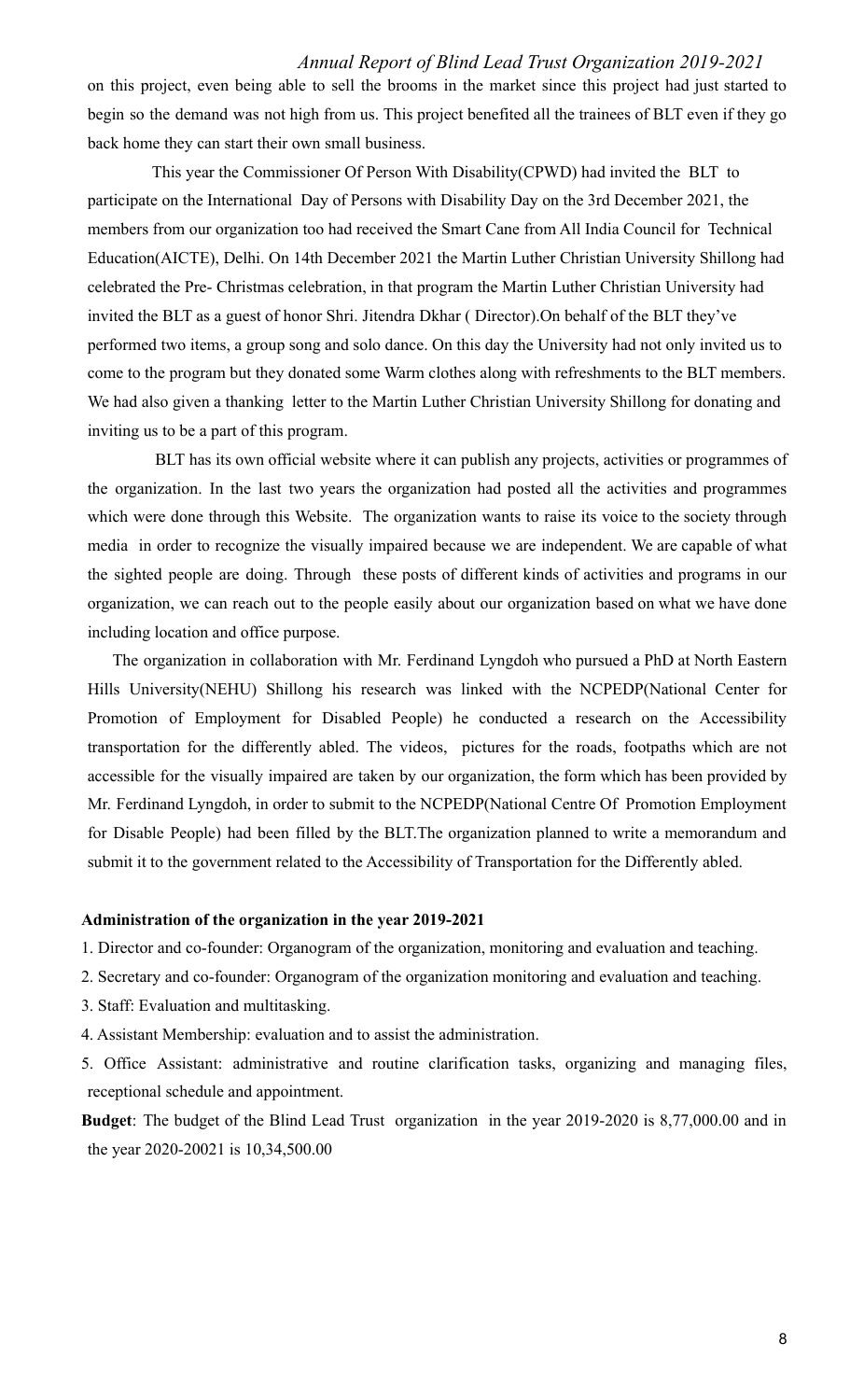### **Conclusion**:

To conclude that the Blind Lead Trust in the year 2019-2021 by having 5 fellows and 7 trustees had brought the changes in the organization by upgrading the work and projects. Even in these years we faced lots of challenges due to the covid-19 but the organization tried to come up with a solution. In these years some of the projects are being succeeded and there are some projects that we've lost but the BLT hopes that all these projects will be successful for one day. We also will be able to learn and promote so that we can bring changes in the society, especially for the welfare of the visually impaired. On behalf of the organization we give thanks to all the people who have supported and donated to us. These years we are able to succeed with our projects and we hope your support and sponsorship can bring changes in our society of the blind people by joining hands together. We also want you to share about our organization to the others so that the people can be aware of it. By cooperating together with all the trustees,Staff and fellows these years we are able to succeed in all the works.

**Structure of the Organization**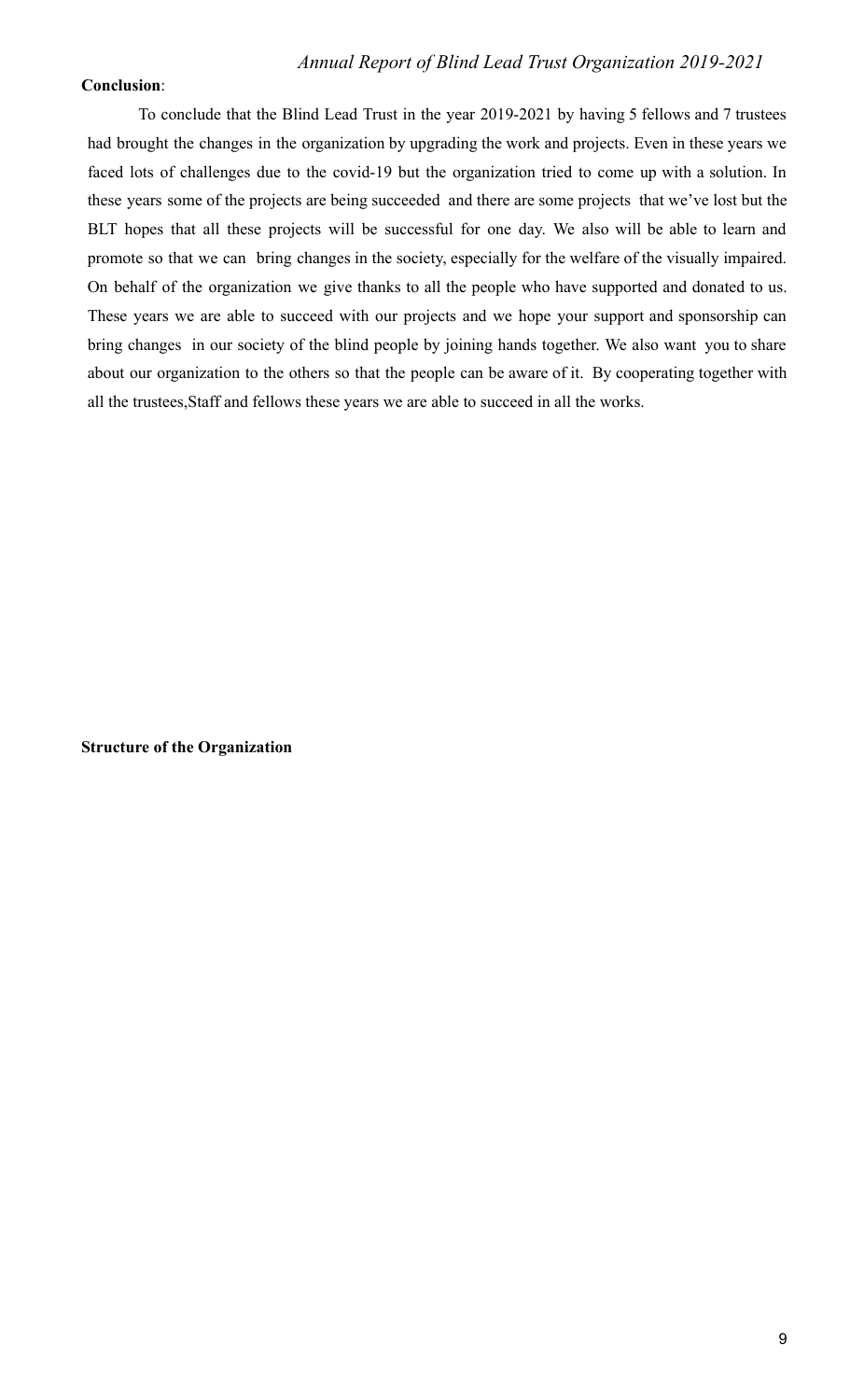

#### **Blind Lead Trust Channel:**